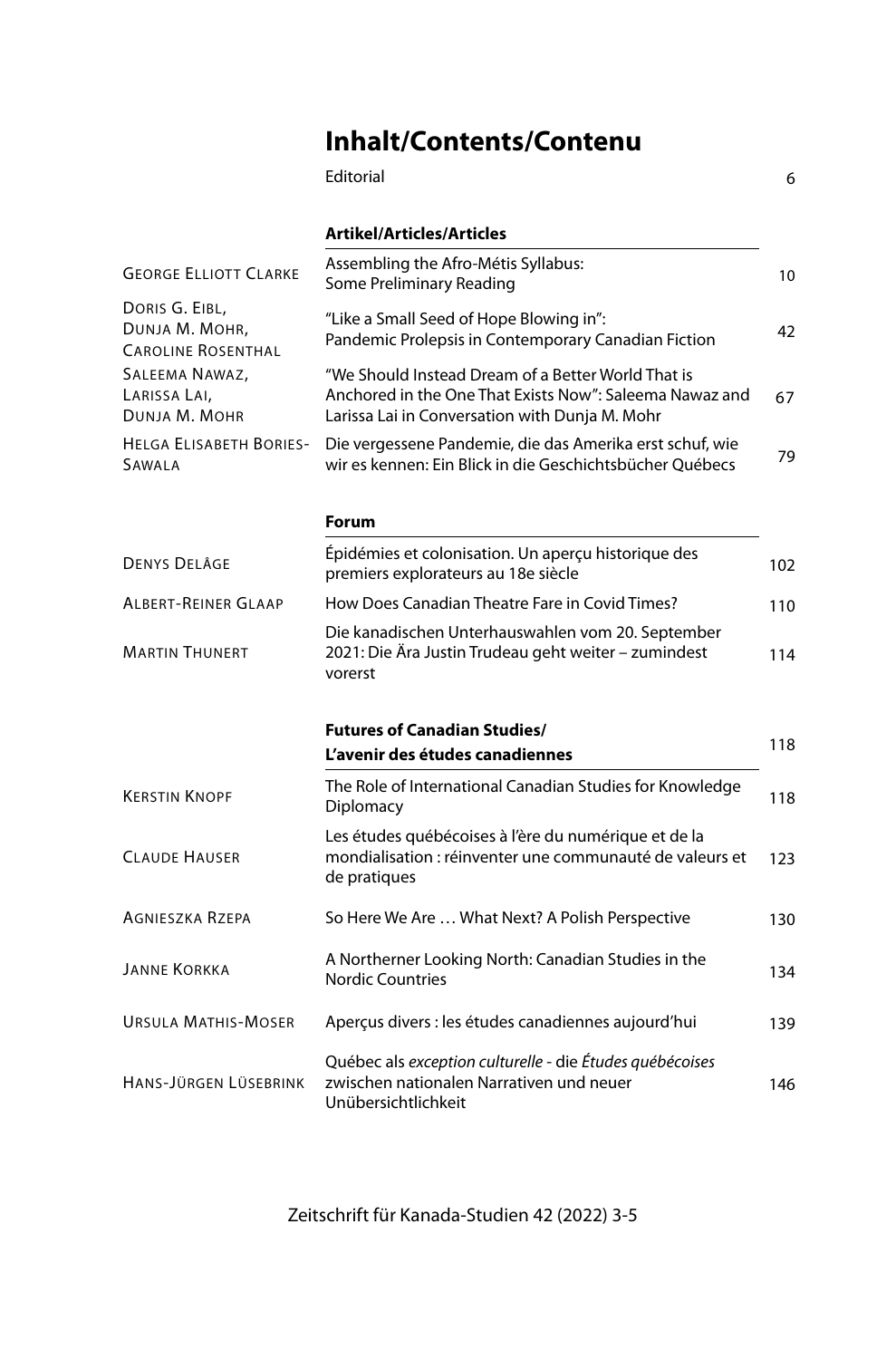## 4 Inhalt/Contents/Contenu

|                           | Besprechungen/Reviews/Comptes rendus                                                                                                                | 153 |
|---------------------------|-----------------------------------------------------------------------------------------------------------------------------------------------------|-----|
| <b>CARMEN BIRKLE</b>      | Joan Sangster, One Hundred Years of Struggle: The History of<br>Women and the Vote in Canada                                                        | 154 |
| <b>ALEX DEMEULENAERE</b>  | Marie Carrière/Ursula Mathis-Moser/Kit Dobson (dir.), All the<br>feels. Affect and writing in Canada/Tous les sens. Affect et écriture<br>au Canada | 156 |
| <b>CHARLOTTE KAISER</b>   | Julia Obermayr, Female Identities in Lesbian Web Series:<br>Transnational Community Building in Anglo-, Hispano-, and<br>Francophone Contexts       | 158 |
| <b>PETER KLAUS</b>        | Sarah Larsen-Vefring, Inszenierung von Diversität. Performanz<br>kultureller Vielfalt und Differenz im Theater von Robert Lepage                    | 160 |
| <b>WOLFGANG KLOOB</b>     | Alexander Freund (ed.), Being German Canadian: History,<br>Memory, Generations                                                                      | 163 |
| <b>WOLFGANG KLOOB</b>     | David Staines, A History of Canadian Fiction                                                                                                        | 167 |
| <b>YVES LABERGE</b>       | Marie Desjardins/Vic Vogel, Histoires de Jazz                                                                                                       | 170 |
| <b>YVES LABERGE</b>       | Duncan Ivison (dir.), The Ashgate Research Companion to<br><b>Multiculturalism</b>                                                                  | 171 |
| HANS-JÜRGEN LÜSEBRINK     | Dominique Marquis, Jules-Paul Tardivel. L'homme public et<br>l'homme privé (1851-1906)                                                              | 172 |
| HANS-JÜRGEN LÜSEBRINK     | Luc Vaillancourt/Sandrine Tailleur/Émilie Urbain (dir.), Voix<br>autochtones dans les écrits de la Nouvelle-France                                  | 175 |
| <b>KATRIN MUTZ</b>        | Ingrid Neumann-Holzschuh/Julia Mitko, Grammaire comparée<br>des français d'Acadie et de Louisiane. Avec un aperçu sur Terre-<br><b>Neuve</b>        | 177 |
| LÉNA REMY-KOVACH          | Alana Fletcher/Morris Neyelle (eds.), The Man Who Lived with a<br>Giant: Stories from Johnny Neyelle, Dene Elder                                    | 179 |
| <b>KIRSTEN SANDROCK</b>   | Eva Gruber/Caroline Rosenthal (eds.), Gained Ground:<br>Perspectives on Canadian and Comparative North American<br><b>Studies</b>                   | 180 |
| <b>MATT SHEEDY</b>        | Hartmut Lutz/Florentine Strzelczyk /Renae Watchman (eds.),<br>Indianthusiasm: Indigenous Responses                                                  | 181 |
| <b>GENEVIÈVE SUSEMIHL</b> | Gregory Younging, Elements of Indigenous Style: A Guide for<br>Writing By and About Indigenous Peoples                                              | 182 |
| <b>GENEVIÈVE SUSEMIHL</b> | Gerd Braune, Indigene Völker in Kanada: Der schwere Weg zur<br>Verständigung                                                                        | 184 |
| <b>MARTIN THUNERT</b>     | Alex Marland/Thierry Giasson/Andrea Lawlor (Hg.), Political<br>Elites in Canada: Power and Influence in Instantaneous Times                         | 185 |
| <b>CHRISTOPH VATTER</b>   | Paul D. Morris (Hg.), Le Canada: une culture du métissage/<br>Transcultural Canada                                                                  | 187 |
| <b>ANGELA WEBER</b>       | Martina Weinhart (Hg.), Magnetic North. Mythos Kanada in der<br>Malerei 1910-1940                                                                   | 189 |